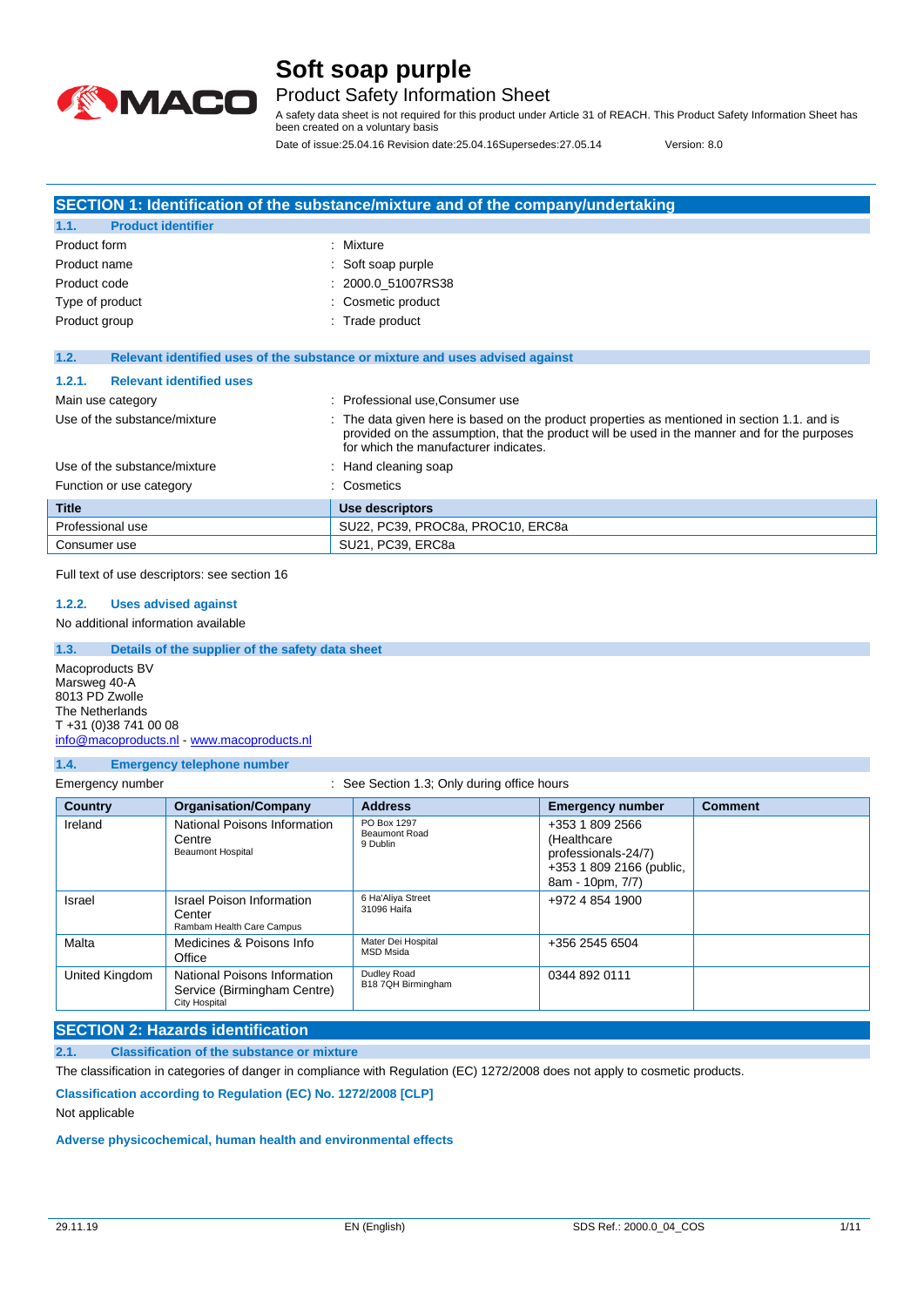### Product Safety Information Sheet

A safety data sheet is not required for this product under Article 31 of REACH. This Product Safety Information Sheet has been created on a voluntary basis

#### **2.2. Label elements**

Cosmetic product: no labelling requirements in compliance with Directive (EC) 1272/2008. The product does not need to be labelled in accordance with EEC directives on classification, packaging and labelling of dangerous substances.

#### **2.3. Other hazards**

Adverse physicochemical, human health and environmental effects

: The classification in categories of danger in compliance with Regulation (EC) 1272/2008 does not apply to cosmetic products.

#### **SECTION 3: Composition/information on ingredients**

#### **3.1. Substances**

Not applicable

#### **3.2. Mixtures**

| <b>Name</b>                                                                                             | <b>Product identifier</b>                                                 | $\frac{9}{6}$ | <b>Classification according to</b><br><b>Regulation (EC) No.</b><br>1272/2008 [CLP]                                                                                                                                                                                                                            |
|---------------------------------------------------------------------------------------------------------|---------------------------------------------------------------------------|---------------|----------------------------------------------------------------------------------------------------------------------------------------------------------------------------------------------------------------------------------------------------------------------------------------------------------------|
| Water (INCI: AQUA)<br>substance with national workplace exposure limit(s) (LV)                          | (CAS-No.) 7732-18-5<br>(EC-No.) 231-791-2                                 | $>= 30$       | Not classified                                                                                                                                                                                                                                                                                                 |
| Alcohols, C12-14, ethoxylated, sulfates, sodium salts (INCI:<br>SODIUM LAURETH SULFATE)                 | (CAS-No.) 68891-38-3<br>(EC-No.) 500-234-8<br>(REACH-no) 01-2119488639-16 | $10 - 20$     | Skin Irrit. 2, H315<br>Eye Dam. 1, H318<br>Aquatic Chronic 3, H412                                                                                                                                                                                                                                             |
| Sodium chloride (INCI: SODIUM CHLORIDE)<br>substance with national workplace exposure limit(s) (LT, LV) | (CAS-No.) 7647-14-5<br>(EC-No.) 231-598-3<br>(REACH-no) 01-2119485491-33  | $1 - 5$       | Not classified                                                                                                                                                                                                                                                                                                 |
| 5-chloro-2-methyl-4-isothiazoline-3-one(MCI)(KathonCG)<br>(INCI: METHYLCHLOROISOTHIAZOLINONE)           | (CAS-No.) 26172-55-4<br>(EC-No.) 247-500-7                                | < 0.1         | Acute Tox. 4 (Oral), H302<br>Acute Tox. 3 (Dermal), H311<br>Acute Tox. 4 (Inhalation:dust, mist),<br>H332<br>Skin Corr. 1B, H314<br>Skin Sens. 1, H317<br>Aquatic Acute 1, H400 (M=100)<br>Aquatic Chronic 1, H410                                                                                             |
| 2-Methyl-4-isothiazolin-3-one(MI) (INCI:<br>METHYLISOTHIAZOLINONE)                                      | (CAS-No.) 2682-20-4<br>(EC-No.) 220-239-6                                 | < 0.1         | Acute Tox. 3 (Oral), H301<br>Acute Tox. Not classified (Dermal)<br>Acute Tox. 2 (Inhalation: vapour),<br>H330<br>Acute Tox. 2 (Inhalation: dust, mist),<br>H330<br>Skin Corr. 1B. H314<br>Eye Dam. 1, H318<br>Skin Sens. 1, H317<br>STOT SE Not classified<br>Aquatic Acute 1, H400<br>Aquatic Chronic 1, H410 |

#### **Specific concentration limits:**

| <b>Name</b>                                                                                   | <b>Product identifier</b>                                                 | <b>Specific concentration limits</b>                                                                                                                                  |
|-----------------------------------------------------------------------------------------------|---------------------------------------------------------------------------|-----------------------------------------------------------------------------------------------------------------------------------------------------------------------|
| Alcohols, C12-14, ethoxylated, sulfates, sodium salts (INCI:<br>SODIUM LAURETH SULFATE)       | (CAS-No.) 68891-38-3<br>(EC-No.) 500-234-8<br>(REACH-no) 01-2119488639-16 | $(5 = < C < 10)$ Eye Irrit. 2, H319<br>$(10 = < C < 100)$ Eye Dam. 1, H318                                                                                            |
| 5-chloro-2-methyl-4-isothiazoline-3-one(MCI)(KathonCG)<br>(INCI: METHYLCHLOROISOTHIAZOLINONE) | (CAS-No.) 26172-55-4<br>(EC-No.) 247-500-7                                | $(0.0015 = < C < 100)$ Skin Sens. 1, H317<br>$(0,06=<$ C < 100) Skin Irrit. 2, H315<br>(0,06 = < C < 100) Eye Irrit. 2, H319<br>(0,6 = < C < 100) Skin Corr. 1B, H314 |
| 2-Methyl-4-isothiazolin-3-one(MI) (INCI:<br>METHYLISOTHIAZOLINONE)                            | (CAS-No.) 2682-20-4<br>(EC-No.) 220-239-6                                 | $(0.0015 = < C < 100)$ Skin Sens. 1, H317                                                                                                                             |

Full text of H-statements: see section 16

| <b>SECTION 4: First aid measures</b>                                |                                                                                                                                      |
|---------------------------------------------------------------------|--------------------------------------------------------------------------------------------------------------------------------------|
| 4.1.<br><b>Description of first aid measures</b>                    |                                                                                                                                      |
| First-aid measures general                                          | : Never give anything by mouth to an unconscious person. If you feel unwell, seek medical<br>advice (show the label where possible). |
| First-aid measures after inhalation                                 | : Not expected to present a significant inhalation hazard under anticipated conditions of normal<br>use.                             |
| First-aid measures after skin contact                               | : Rinse skin with water/shower.                                                                                                      |
| First-aid measures after eye contact                                | : Rinse cautiously with water for several minutes. Remove contact lenses, if present and easy to<br>do. Continue rinsing.            |
| First-aid measures after ingestion                                  | : Rinse mouth. If you feel unwell, seek medical advice (show the label where possible).                                              |
| 4.2.<br>Most important symptoms and effects, both acute and delayed |                                                                                                                                      |
| Symptoms/effects after inhalation                                   | : Inhalation unlikely.                                                                                                               |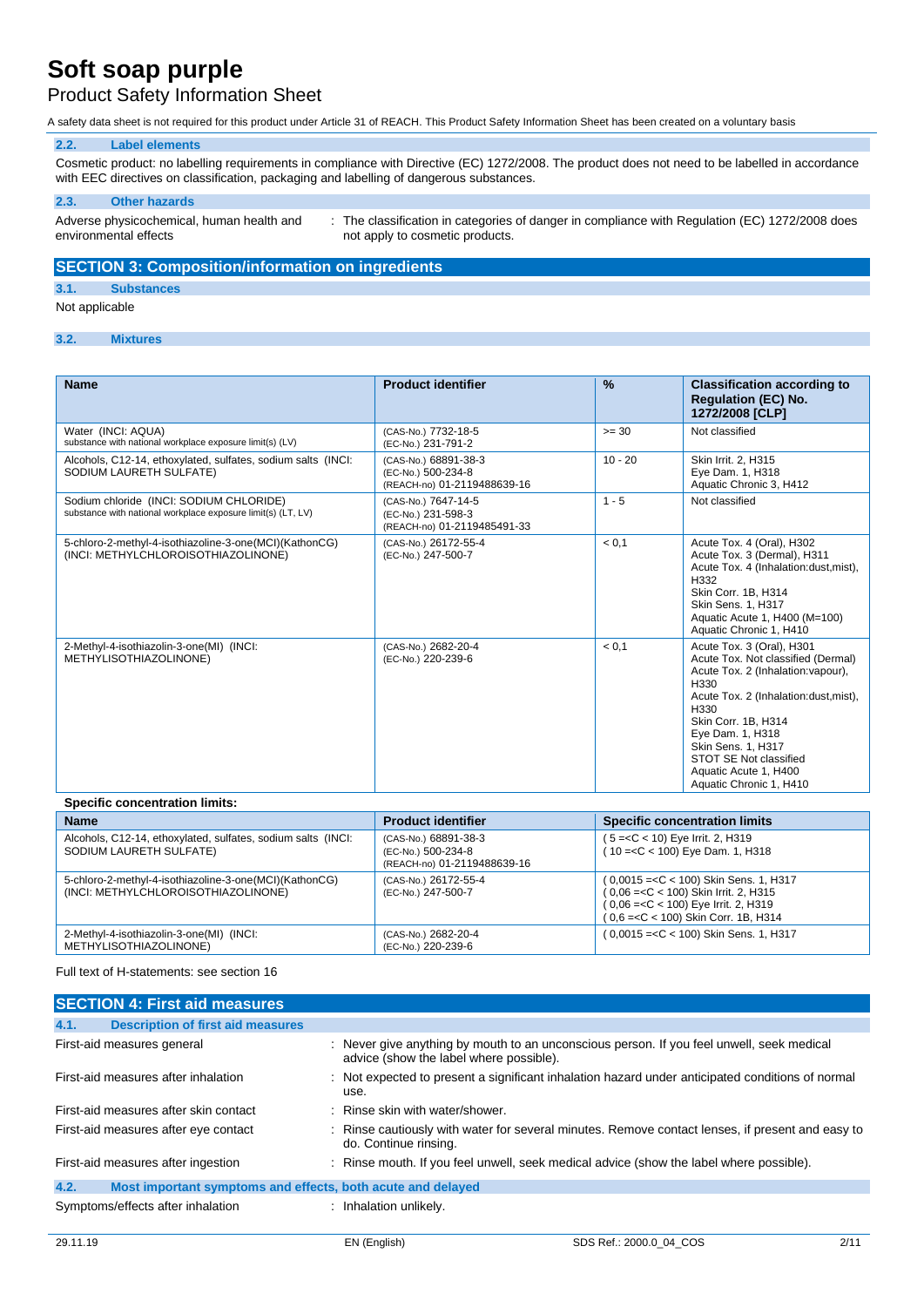### Product Safety Information Sheet

A safety data sheet is not required for this product under Article 31 of REACH. This Product Safety Information Sheet has been created on a voluntary basis

|                                                                                                                                                        |                              |                                                                                                             | saiciy uata sheet is nut required for this product under Anticle of UITRAOH. This Froudul Calety Information Cheet has been created on a voluntary basis                                                                                                                            |  |
|--------------------------------------------------------------------------------------------------------------------------------------------------------|------------------------------|-------------------------------------------------------------------------------------------------------------|-------------------------------------------------------------------------------------------------------------------------------------------------------------------------------------------------------------------------------------------------------------------------------------|--|
| Symptoms/effects after skin contact                                                                                                                    |                              | to the skin.                                                                                                | : Not expected to present a significant skin hazard. The product is not considered to be irritating                                                                                                                                                                                 |  |
| Symptoms/effects after eye contact                                                                                                                     |                              | Eye irritant upon direct contact. Tears. Burning sensation. Redness, pain.                                  |                                                                                                                                                                                                                                                                                     |  |
| Symptoms/effects after ingestion                                                                                                                       |                              | May cause a light irritation of the linings of the mouth, throat, and gastrointestinal tract.               |                                                                                                                                                                                                                                                                                     |  |
| 4.3.                                                                                                                                                   |                              | Indication of any immediate medical attention and special treatment needed                                  |                                                                                                                                                                                                                                                                                     |  |
|                                                                                                                                                        |                              | In case of accident or if you feel unwell, seek medical advice immediately (show the label where possible). |                                                                                                                                                                                                                                                                                     |  |
| <b>SECTION 5: Firefighting measures</b>                                                                                                                |                              |                                                                                                             |                                                                                                                                                                                                                                                                                     |  |
| <b>Extinguishing media</b><br>5.1.                                                                                                                     |                              |                                                                                                             |                                                                                                                                                                                                                                                                                     |  |
| Suitable extinguishing media                                                                                                                           |                              | : Foam. Dry powder. Carbon dioxide. Water spray. Sand.                                                      |                                                                                                                                                                                                                                                                                     |  |
| Unsuitable extinguishing media                                                                                                                         |                              | : Do not use a heavy water stream.                                                                          |                                                                                                                                                                                                                                                                                     |  |
| 5.2.<br>Special hazards arising from the substance or mixture                                                                                          |                              |                                                                                                             |                                                                                                                                                                                                                                                                                     |  |
| Fire hazard                                                                                                                                            |                              | : Not combustible.                                                                                          |                                                                                                                                                                                                                                                                                     |  |
| 5.3.<br><b>Advice for firefighters</b>                                                                                                                 |                              |                                                                                                             |                                                                                                                                                                                                                                                                                     |  |
| Firefighting instructions                                                                                                                              |                              | chemical fire. Prevent fire fighting water from entering the environment.                                   | Use water spray or fog for cooling exposed containers. Exercise caution when fighting any                                                                                                                                                                                           |  |
| Protection during firefighting                                                                                                                         |                              |                                                                                                             | Do not enter fire area without proper protective equipment, including respiratory protection.                                                                                                                                                                                       |  |
| <b>SECTION 6: Accidental release measures</b>                                                                                                          |                              |                                                                                                             |                                                                                                                                                                                                                                                                                     |  |
| 6.1.                                                                                                                                                   |                              | Personal precautions, protective equipment and emergency procedures                                         |                                                                                                                                                                                                                                                                                     |  |
| General measures                                                                                                                                       |                              | : Material spilled on hard surface can present a serious slipping/falling hazard.                           |                                                                                                                                                                                                                                                                                     |  |
| 6.1.1.<br>For non-emergency personnel                                                                                                                  |                              |                                                                                                             |                                                                                                                                                                                                                                                                                     |  |
| Emergency procedures                                                                                                                                   |                              | Evacuate unnecessary personnel.                                                                             |                                                                                                                                                                                                                                                                                     |  |
| 6.1.2.<br>For emergency responders                                                                                                                     |                              |                                                                                                             |                                                                                                                                                                                                                                                                                     |  |
| Protective equipment                                                                                                                                   |                              | Equip cleanup crew with proper protection.                                                                  |                                                                                                                                                                                                                                                                                     |  |
| Emergency procedures                                                                                                                                   |                              | Ventilate area.                                                                                             |                                                                                                                                                                                                                                                                                     |  |
| 6.2.<br><b>Environmental precautions</b>                                                                                                               |                              |                                                                                                             |                                                                                                                                                                                                                                                                                     |  |
| Do not flush into surface water. Avoid release to the environment.                                                                                     |                              |                                                                                                             |                                                                                                                                                                                                                                                                                     |  |
| 6.3.<br>Methods and material for containment and cleaning up                                                                                           |                              |                                                                                                             |                                                                                                                                                                                                                                                                                     |  |
| Methods for cleaning up                                                                                                                                |                              | plenty of water. Dispose of in accordance with relevant local regulations.                                  | Dispose in a safe manner in accordance with local/national regulations. Soak up spills with inert<br>solids, such as clay or diatomaceous earth as soon as possible. Wash away remainder with                                                                                       |  |
| <b>Reference to other sections</b><br>6.4.                                                                                                             |                              |                                                                                                             |                                                                                                                                                                                                                                                                                     |  |
| See Heading 8. Exposure controls and personal protection.                                                                                              |                              |                                                                                                             |                                                                                                                                                                                                                                                                                     |  |
| <b>SECTION 7: Handling and storage</b>                                                                                                                 |                              |                                                                                                             |                                                                                                                                                                                                                                                                                     |  |
| 7.1.<br><b>Precautions for safe handling</b>                                                                                                           |                              |                                                                                                             |                                                                                                                                                                                                                                                                                     |  |
| Precautions for safe handling                                                                                                                          |                              | water for several minutes.                                                                                  | Normal precautions for the use of chemicals and cleaners should be taken care of. See<br>information supplied by the manufacturer. Use personal protective equipment as required.<br>Label: Keep out of reach of children, In case of contact with the eyes:, Rinse cautiously with |  |
| Hygiene measures                                                                                                                                       |                              | Do not eat, drink or smoke when using this product.                                                         |                                                                                                                                                                                                                                                                                     |  |
| 7.2.                                                                                                                                                   |                              | Conditions for safe storage, including any incompatibilities                                                |                                                                                                                                                                                                                                                                                     |  |
| Storage conditions<br>: Keep only in the original container in a cool, well ventilated place. Keep container tightly closed.<br>Protect from freezing. |                              |                                                                                                             |                                                                                                                                                                                                                                                                                     |  |
| Incompatible products                                                                                                                                  |                              | Strong bases. Strong acids.                                                                                 |                                                                                                                                                                                                                                                                                     |  |
| Sources of ignition. Direct sunlight.<br>Incompatible materials                                                                                        |                              |                                                                                                             |                                                                                                                                                                                                                                                                                     |  |
| <b>Specific end use(s)</b><br>7.3.                                                                                                                     |                              |                                                                                                             |                                                                                                                                                                                                                                                                                     |  |
| No additional information available                                                                                                                    |                              |                                                                                                             |                                                                                                                                                                                                                                                                                     |  |
| <b>SECTION 8: Exposure controls/personal protection</b>                                                                                                |                              |                                                                                                             |                                                                                                                                                                                                                                                                                     |  |
| 8.1.<br><b>Control parameters</b>                                                                                                                      |                              |                                                                                                             |                                                                                                                                                                                                                                                                                     |  |
| Water (7732-18-5)                                                                                                                                      |                              |                                                                                                             |                                                                                                                                                                                                                                                                                     |  |
| Latvia                                                                                                                                                 | Local name                   |                                                                                                             | pēc Cr(hroma-amonija alauns)                                                                                                                                                                                                                                                        |  |
| Latvia                                                                                                                                                 | OEL TWA (mg/m <sup>3</sup> ) |                                                                                                             | $0,02 \text{ mg/m}^3$                                                                                                                                                                                                                                                               |  |

**Sodium chloride (7647-14-5)**

Latvia Local name Nātrijahlorīds kasas attīvas kasas attīvas kasas attīvas kasas attīvas kas kasas attīvas kas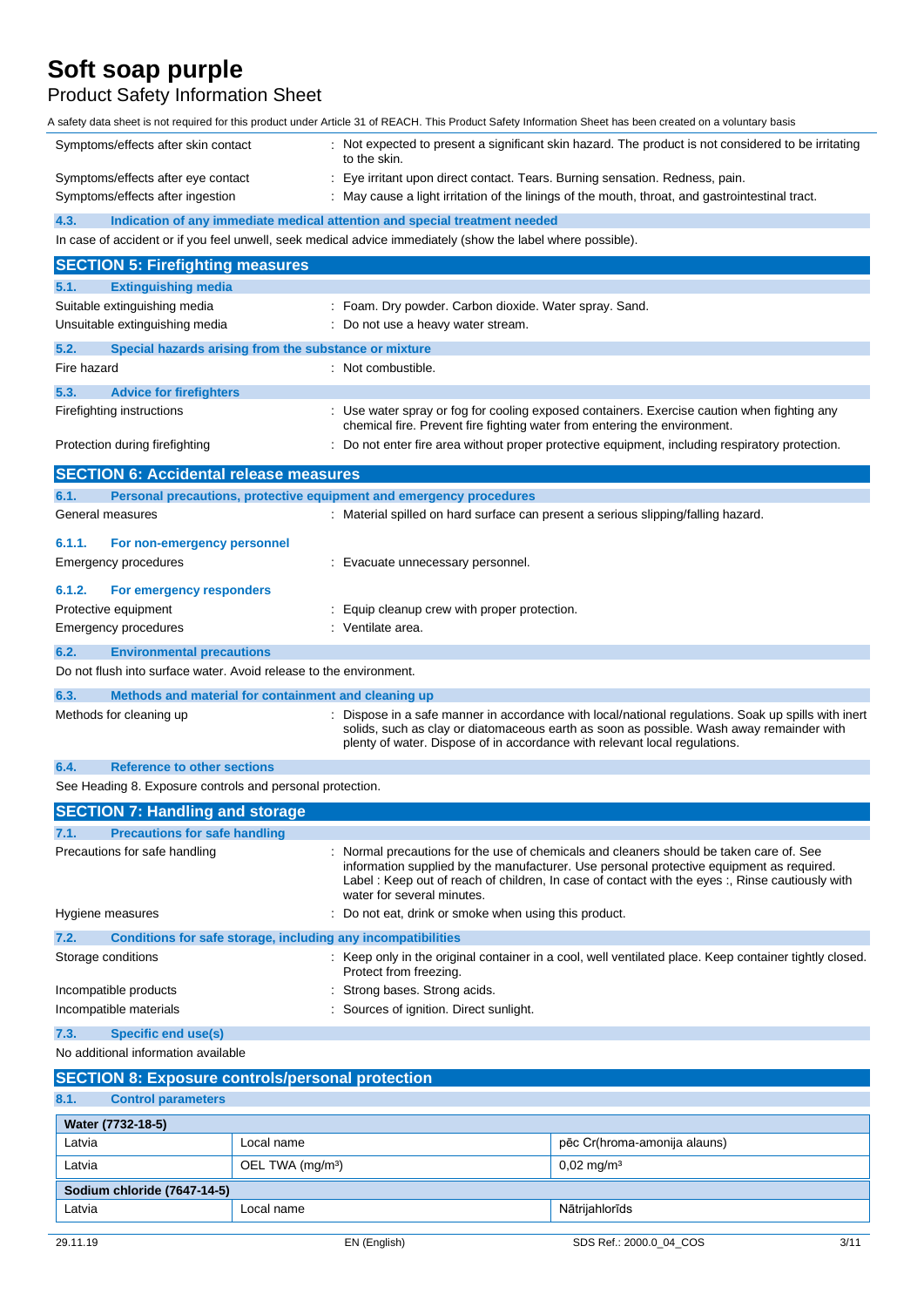Product Safety Information Sheet

A safety data sheet is not required for this product under Article 31 of REACH. This Product Safety Information Sheet has been created on a voluntary basis

| Sodium chloride (7647-14-5)                                         |                              |                                                            |                                                                                                                         |  |  |
|---------------------------------------------------------------------|------------------------------|------------------------------------------------------------|-------------------------------------------------------------------------------------------------------------------------|--|--|
| Latvia                                                              | OEL TWA (mg/m <sup>3</sup> ) |                                                            | $5 \text{ mg/m}^3$                                                                                                      |  |  |
| Lithuania                                                           | Local name                   |                                                            | Natrio chloridas                                                                                                        |  |  |
| Lithuania                                                           | IPRV $(mg/m3)$               |                                                            | $5 \text{ mg/m}^3$                                                                                                      |  |  |
| 5-chloro-2-methyl-4-isothiazoline-3-one(MCI)(KathonCG) (26172-55-4) |                              |                                                            |                                                                                                                         |  |  |
| Austria                                                             | Local name                   |                                                            | 5-Chlor-2-methyl-2,3-dihydroisothiazol-3-on und 2-<br>Methyl-2,3-di-hydroisothiazol-3-on (Gemisch im<br>Verhältnis 3:1) |  |  |
| Austria                                                             | $MAK$ (mg/m <sup>3</sup> )   |                                                            | $0,05 \text{ mg/m}^3$                                                                                                   |  |  |
| Austria                                                             | Remark (AT)                  |                                                            | Sh,H                                                                                                                    |  |  |
| Germany                                                             |                              | TRGS 900 Limitation of exposure peaks (mg/m <sup>3</sup> ) | $0.2 \text{ mg/m}^3$                                                                                                    |  |  |
| Slovenia                                                            | Local name                   |                                                            | 5-kloro-2-metil-2,3-dihidro-izotiazol-3-on in                                                                           |  |  |
| Slovenia                                                            | OEL TWA (mg/m <sup>3</sup> ) |                                                            | $0,05$ mg/m <sup>3</sup>                                                                                                |  |  |
| Switzerland                                                         | Local name                   |                                                            | 5-Chlor-2-methyl-2,3-dihydro-isothiazol-3-on und 2-<br>Methyl-2,3-dihydroisothiazol-3-on Gemisch im<br>Verhältnis 3:1   |  |  |
| Switzerland                                                         | MAK (mg/m <sup>3</sup> )     |                                                            | $0,2$ mg/m <sup>3</sup>                                                                                                 |  |  |
| Switzerland                                                         | KZGW (mg/m <sup>3</sup> )    |                                                            | $0,4$ mg/m <sup>3</sup>                                                                                                 |  |  |
| Switzerland                                                         | Remark                       |                                                            | e(mg/m^3) - S SS <sub>c</sub> - Haut, Auge, OAW <sup>KT AN</sup>                                                        |  |  |
| 2-Methyl-4-isothiazolin-3-one(MI) (2682-20-4)                       |                              |                                                            |                                                                                                                         |  |  |
| Austria                                                             | Local name                   |                                                            | 5-Chlor-2-methyl-2,3-dihydroisothiazol-3-on und 2-<br>Methyl-2,3-di-hydroisothiazol-3-on (Gemisch im<br>Verhältnis 3:1) |  |  |
| Austria                                                             | MAK (mg/m <sup>3</sup> )     |                                                            | $0,05$ mg/m <sup>3</sup>                                                                                                |  |  |
| Austria                                                             | Remark (AT)                  |                                                            | Sh,H                                                                                                                    |  |  |
| Slovenia                                                            | Local name                   |                                                            | 2-metil-2,3-dihidroizotiazol-3 on (3:1)                                                                                 |  |  |
| Slovenia                                                            | OEL TWA (mg/m <sup>3</sup> ) |                                                            | $0,05$ mg/m <sup>3</sup>                                                                                                |  |  |
| Switzerland                                                         | Local name                   |                                                            | 5-Chlor-2-methyl-2,3-dihydro-isothiazol-3-on und 2-<br>Methyl-2,3-dihydroisothiazol-3-on Gemisch im<br>Verhältnis 3:1   |  |  |
| Switzerland                                                         | MAK (mg/m <sup>3</sup> )     |                                                            | $0,2$ mg/m <sup>3</sup>                                                                                                 |  |  |
| Switzerland                                                         | KZGW (mg/m <sup>3</sup> )    |                                                            | $0,4$ mg/m <sup>3</sup>                                                                                                 |  |  |
| Switzerland                                                         | Remark                       |                                                            | e(mg/m^3) - S SS <sub>c</sub> - Haut, Auge, OAW <sup>KT AN</sup>                                                        |  |  |
| Soft soap purple                                                    |                              |                                                            |                                                                                                                         |  |  |
| DNEL/DMEL (additional information)                                  |                              |                                                            |                                                                                                                         |  |  |
| See http                                                            |                              |                                                            | //www.dguv.de/ifa/de/gestis/limit_values/index.jsp: Information on ingredients.                                         |  |  |
| Alcohols, C12-14, ethoxylated, sulfates, sodium salts (68891-38-3)  |                              |                                                            |                                                                                                                         |  |  |
| <b>DNEL/DMEL (Workers)</b>                                          |                              |                                                            |                                                                                                                         |  |  |
| Long-term - systemic effects, dermal                                |                              | 2750 mg/kg bodyweight/day                                  |                                                                                                                         |  |  |
| Long-term - systemic effects, inhalation                            |                              | $175$ mg/m <sup>3</sup>                                    |                                                                                                                         |  |  |
| DNEL/DMEL (General population)                                      |                              |                                                            |                                                                                                                         |  |  |
| Long-term - systemic effects, oral                                  |                              | 15 mg/kg bodyweight/day                                    |                                                                                                                         |  |  |
| Long-term - systemic effects, inhalation                            |                              | $52$ mg/m <sup>3</sup>                                     |                                                                                                                         |  |  |
| Long-term - systemic effects, dermal                                |                              | 1650 mg/kg bodyweight/day                                  |                                                                                                                         |  |  |
| PNEC (Water)                                                        |                              |                                                            |                                                                                                                         |  |  |
| PNEC aqua (freshwater)                                              |                              | $0,24$ mg/l                                                |                                                                                                                         |  |  |
| PNEC aqua (marine water)                                            |                              | 0,024 mg/l                                                 |                                                                                                                         |  |  |
| <b>PNEC</b> (Sediment)                                              |                              |                                                            |                                                                                                                         |  |  |
| PNEC sediment (freshwater)                                          |                              | 5,45 mg/kg dwt                                             |                                                                                                                         |  |  |
| $0,545$ mg/kg dwt<br>PNEC sediment (marine water)                   |                              |                                                            |                                                                                                                         |  |  |
| PNEC (Soil)                                                         |                              |                                                            |                                                                                                                         |  |  |
| PNEC soil<br>PNEC (STP)                                             |                              | $0,946$ mg/kg dwt                                          |                                                                                                                         |  |  |
| PNEC sewage treatment plant                                         |                              | 10000 mg/l                                                 |                                                                                                                         |  |  |
|                                                                     |                              |                                                            |                                                                                                                         |  |  |
| 8.2.<br><b>Exposure controls</b>                                    |                              |                                                            |                                                                                                                         |  |  |

Personal protective equipment : Not required for normal conditions of use. Avoid all unnecessary exposure.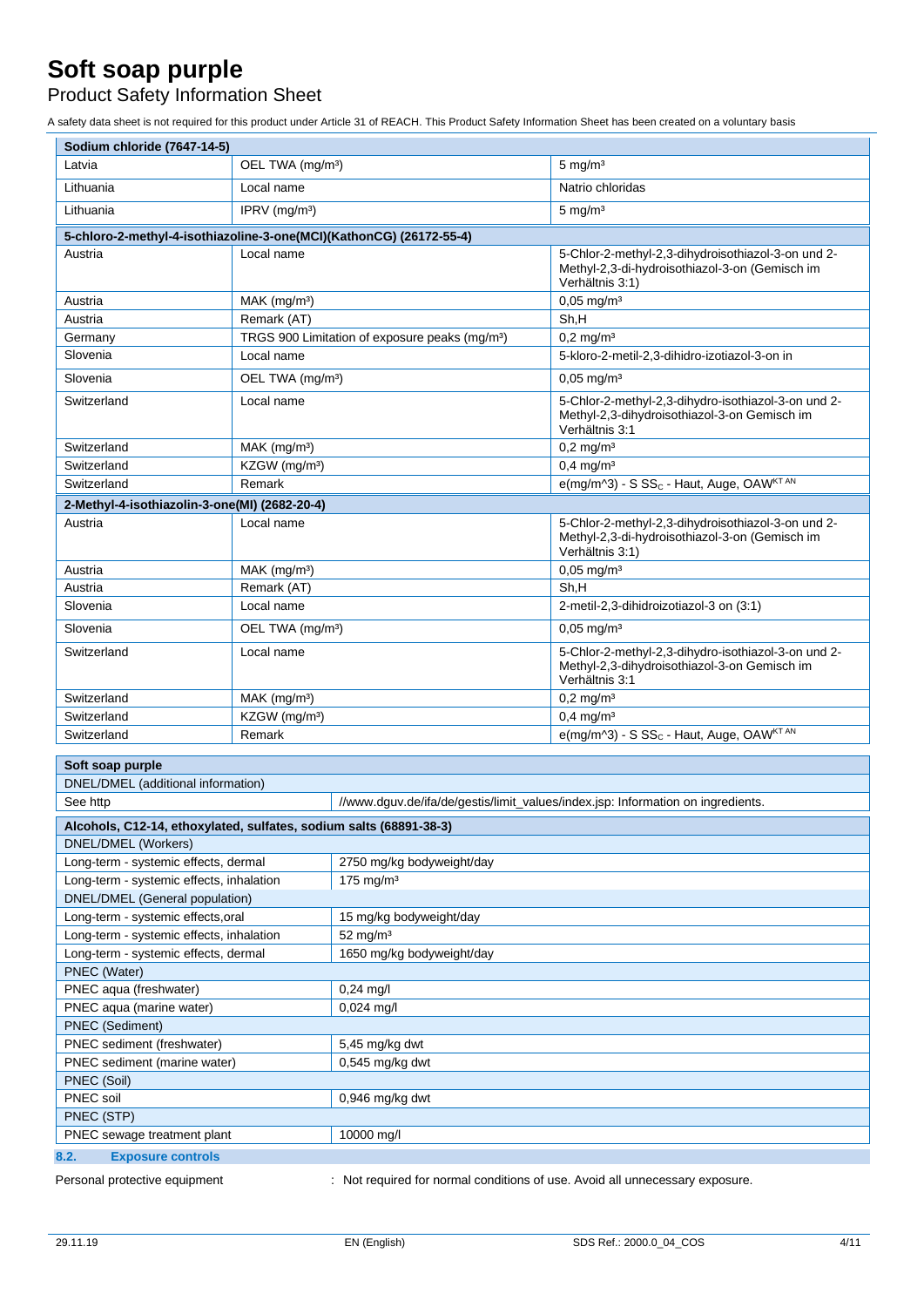### Product Safety Information Sheet

A safety data sheet is not required for this product under Article 31 of REACH. This Product Safety Information Sheet has been created on a voluntary basis

| Eye protection           | : No special eye protection equipment recommended under normal conditions of use                                           |
|--------------------------|----------------------------------------------------------------------------------------------------------------------------|
| Skin and body protection | : No special clothing/skin protection equipment is recommended under normal conditions of use                              |
| Respiratory protection   | : No special protection required where adequate ventilation is maintained                                                  |
| Other information        | . Do not eat, drink or smoke when using this product. The information in this section applies to<br>the undiluted product. |

#### **SECTION 9: Physical and chemical properties**

| 9.1.           | Information on basic physical and chemical properties |                          |
|----------------|-------------------------------------------------------|--------------------------|
| Physical state |                                                       | Liquid                   |
| Colour         |                                                       | pink.                    |
| Odour          |                                                       | perfumed.                |
|                | Odour threshold                                       | No data available        |
| рH             |                                                       | 6,5 $(20^{\circ}C)$      |
|                | Relative evaporation rate (butylacetate=1)            | No data available        |
| Melting point  |                                                       | No data available        |
| Freezing point |                                                       | No data available        |
| Boiling point  |                                                       | No data available        |
| Flash point    |                                                       | >60 °C                   |
|                | Auto-ignition temperature                             | No data available        |
|                | Decomposition temperature                             | No data available        |
|                | Flammability (solid, gas)                             | Non flammable.           |
|                | Vapour pressure                                       | No data available        |
|                | Relative vapour density at 20 °C                      | No data available        |
|                | Relative density                                      | No data available        |
| Density        |                                                       | $1,04$ g/cm <sup>3</sup> |
| Solubility     |                                                       | completely soluble.      |
| Log Pow        |                                                       | No data available        |
|                | Viscosity, kinematic                                  | No data available        |
|                | Viscosity, dynamic                                    | 3500 - 5500 mPa s (20°C) |
|                | <b>Explosive properties</b>                           | No data available        |
|                | Oxidising properties                                  | No data available        |
|                | <b>Explosive limits</b>                               | No data available        |
|                |                                                       |                          |

**9.2. Other information** No additional information available

**SECTION 10: Stability and reactivity 10.1. Reactivity** No additional information available **10.2. Chemical stability** The product is stable at normal handling and storage conditions. **10.3. Possibility of hazardous reactions** Not established. **10.4. Conditions to avoid** Direct sunlight. Extremely high or low temperatures. **10.5. Incompatible materials** Strong acids. Strong bases. **10.6. Hazardous decomposition products** fume. Carbon monoxide. Carbon dioxide. **SECTION 11: Toxicological information**

|  | 11.1.<br>Information on toxicological effects |                          |                         |      |
|--|-----------------------------------------------|--------------------------|-------------------------|------|
|  | Acute toxicity                                | Not classified           |                         |      |
|  | Water (7732-18-5)                             |                          |                         |      |
|  | LD50 oral                                     | > 90000 mg/kg bodyweight |                         |      |
|  | LD50 dermal                                   | > 90000 mg/kg bodyweight |                         |      |
|  | 29.11.19                                      | EN (English)             | SDS Ref.: 2000.0 04 COS | 5/11 |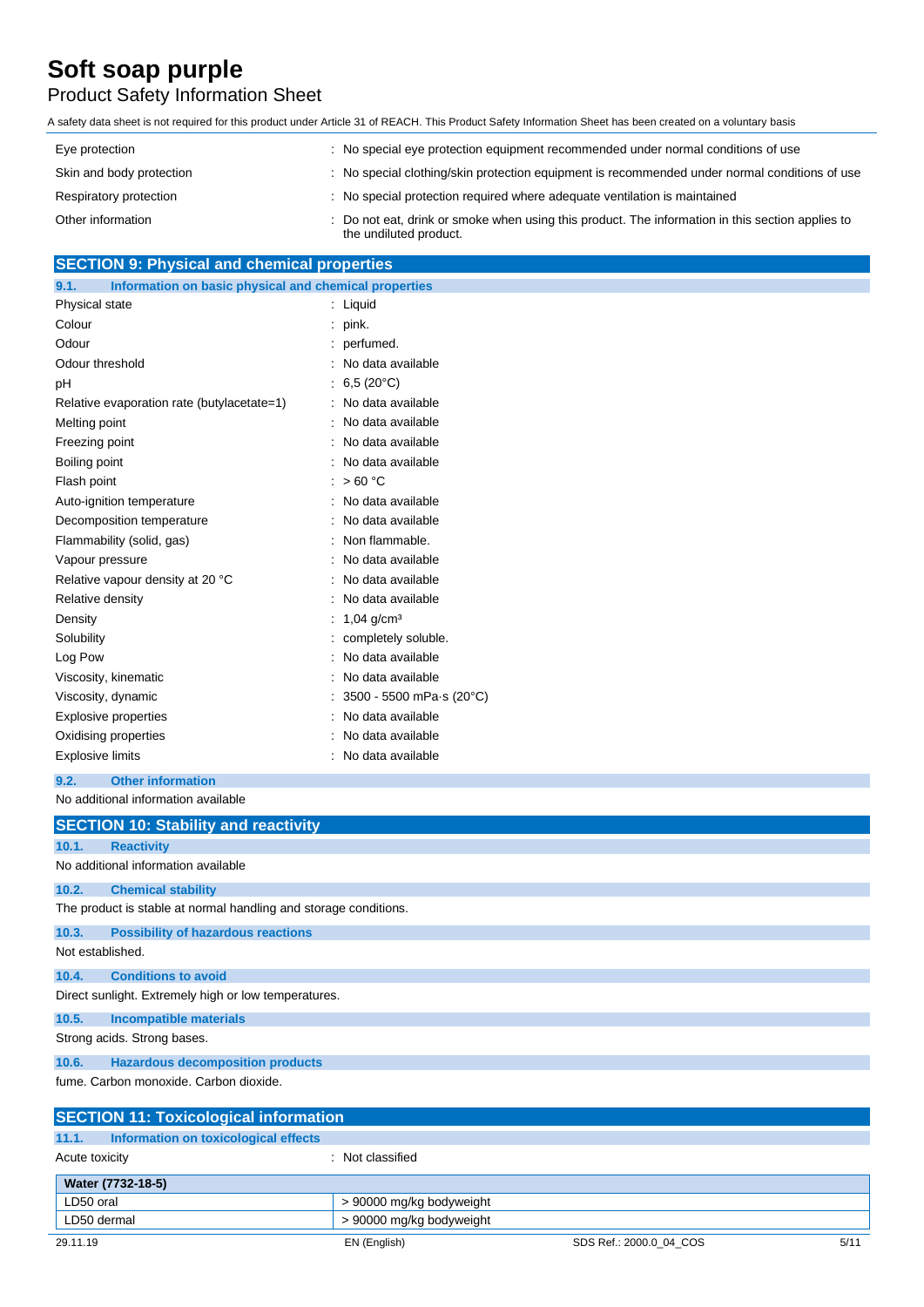Product Safety Information Sheet

A safety data sheet is not required for this product under Article 31 of REACH. This Product Safety Information Sheet has been created on a voluntary basis

| Alcohols, C12-14, ethoxylated, sulfates, sodium salts (68891-38-3)  |                                                                                                  |  |
|---------------------------------------------------------------------|--------------------------------------------------------------------------------------------------|--|
| LD50 oral rat                                                       | 4100 mg/kg                                                                                       |  |
| LD50 dermal rat                                                     | > 2000 mg/kg                                                                                     |  |
| Sodium chloride (7647-14-5)                                         |                                                                                                  |  |
| LD50 oral rat                                                       | 3000 mg/kg                                                                                       |  |
| LD50 oral                                                           | 3000 mg/kg bodyweight                                                                            |  |
| LD50 dermal                                                         | > 10000 mg/kg bodyweight                                                                         |  |
| LC50 inhalation rat (Dust/Mist - mg/l/4h)                           | > 42000 mg/l/4h                                                                                  |  |
| 5-chloro-2-methyl-4-isothiazoline-3-one(MCI)(KathonCG) (26172-55-4) |                                                                                                  |  |
| LD50 oral rat                                                       | 457 mg/kg (CIT/MIT)                                                                              |  |
| LD50 oral                                                           | 481 mg/kg bodyweight                                                                             |  |
| LD50 dermal rabbit                                                  | 660 mg/kg (CIT/MIT)                                                                              |  |
| LD50 dermal                                                         | > 1008 mg/kg bodyweight                                                                          |  |
| LC50 inhalation rat (mg/l)                                          | 2,36 mg/l/4h (CIT/MIT)                                                                           |  |
| LC50 inhalation rat (Dust/Mist - mg/l/4h)                           | 1230 mg/m <sup>3</sup>                                                                           |  |
| 2-Methyl-4-isothiazolin-3-one(MI) (2682-20-4)                       |                                                                                                  |  |
| LD50 oral rat                                                       | 120 - 285 mg/kg                                                                                  |  |
| LD50 dermal rat                                                     | > 2000 mg/kg                                                                                     |  |
| LD50 dermal rabbit                                                  | 660 mg/kg (CIT/MIT)                                                                              |  |
| LD50 dermal                                                         | 242 mg/kg (Rabbit, female)                                                                       |  |
| LC50 inhalation rat (mg/l)                                          | 0,11 - 0,384 mg/l/4h (OECD 403)                                                                  |  |
| Skin corrosion/irritation                                           | : Not classified.                                                                                |  |
|                                                                     | pH: 6,5 (20°C)                                                                                   |  |
| Serious eye damage/irritation                                       | : Causes serious eye irritation                                                                  |  |
|                                                                     | Based on available data, the classification criteria are not met                                 |  |
|                                                                     | pH: 6,5 (20°C)                                                                                   |  |
| Respiratory or skin sensitisation                                   | Not classified                                                                                   |  |
|                                                                     | Based on available data, the classification criteria are not met                                 |  |
| Germ cell mutagenicity                                              | Not classified                                                                                   |  |
|                                                                     | Based on available data, the classification criteria are not met                                 |  |
| Carcinogenicity                                                     | Not classified                                                                                   |  |
|                                                                     | Based on available data, the classification criteria are not met                                 |  |
| Reproductive toxicity                                               | Not classified                                                                                   |  |
|                                                                     | Based on available data, the classification criteria are not met                                 |  |
| STOT-single exposure                                                | Not classified                                                                                   |  |
|                                                                     | Based on available data, the classification criteria are not met                                 |  |
| Alcohols, C12-14, ethoxylated, sulfates, sodium salts (68891-38-3)  |                                                                                                  |  |
| NOAEL (oral, rat)                                                   | > 225 mg/kg bodyweight                                                                           |  |
| STOT-repeated exposure                                              | Not classified                                                                                   |  |
|                                                                     |                                                                                                  |  |
|                                                                     | Based on available data, the classification criteria are not met                                 |  |
| Aspiration hazard                                                   | Not classified                                                                                   |  |
|                                                                     | Based on available data, the classification criteria are not met                                 |  |
| Potential adverse human health effects and                          | Based on available data, the classification criteria are not met. With the product as such no    |  |
| symptoms                                                            | toxicological tests have been done. According to the criteria of art. 3 from (EC) Nr. 1272/2008  |  |
|                                                                     | [CLP] this product is classified as mentioned in section 2. Components that are toxic are        |  |
|                                                                     | mentioned in section 3.                                                                          |  |
| <b>SECTION 12: Ecological information</b>                           |                                                                                                  |  |
| 12.1.<br><b>Toxicity</b>                                            |                                                                                                  |  |
| Ecology - general                                                   | With the product as such no ecological tests have been done. According to the criteria of art. 3 |  |
|                                                                     | from (EC) Nr. 1272/2008 [CLP] this product is classified concerning the environment as           |  |
|                                                                     | mentioned in section 2. Components that are dangerous to the environment are mentioned in        |  |
|                                                                     | section 3.                                                                                       |  |
| Alcohols, C12-14, ethoxylated, sulfates, sodium salts (68891-38-3)  |                                                                                                  |  |
| LC50 fish 1                                                         | 7,1 mg/l (96h, OECD 203)                                                                         |  |
| EC50 Daphnia 1                                                      | 7,2 mg/l (48h)                                                                                   |  |

EC50 Daphnia 2 7,4 mg/l (48h, OECD 202)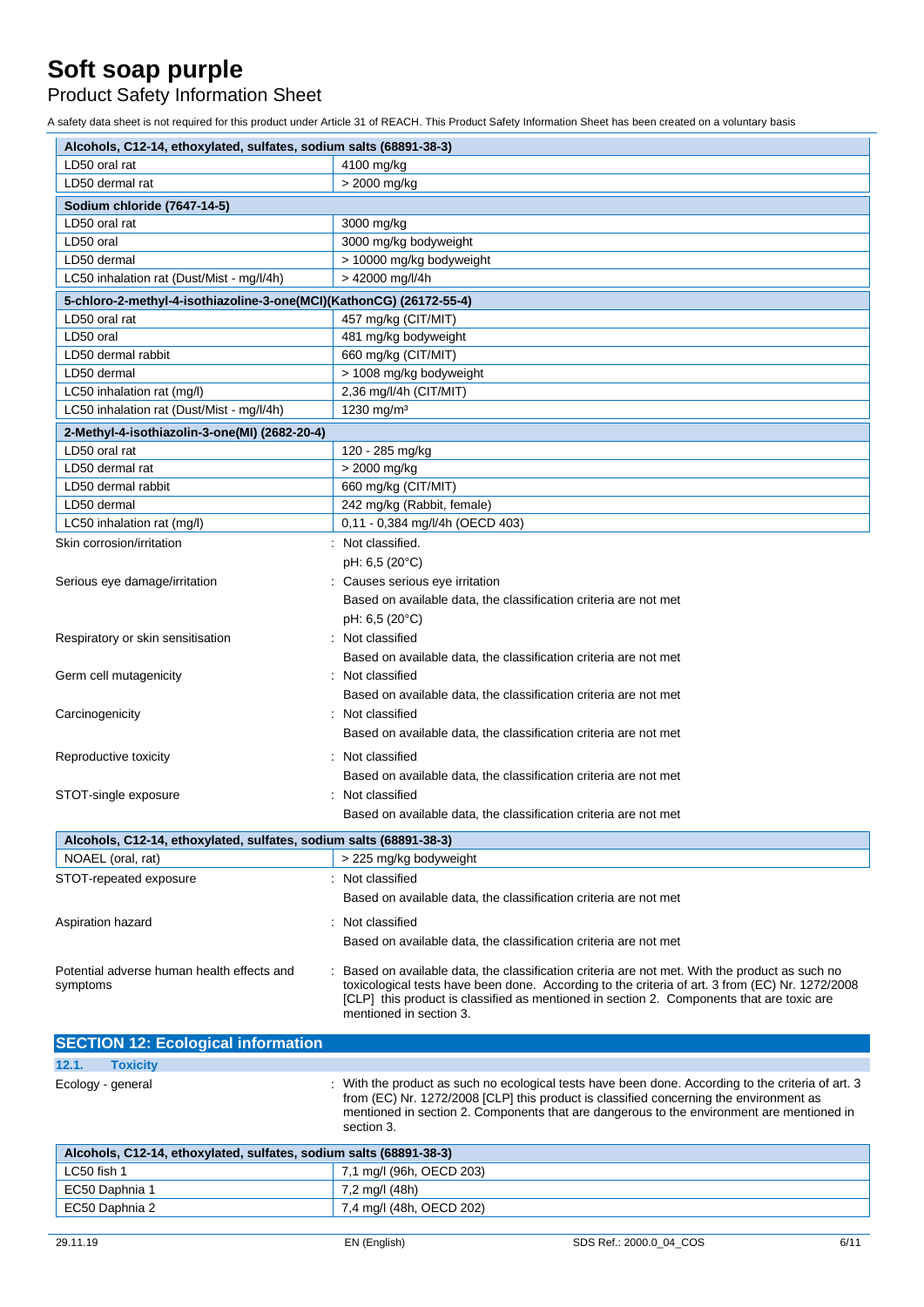Product Safety Information Sheet

A safety data sheet is not required for this product under Article 31 of REACH. This Product Safety Information Sheet has been created on a voluntary basis

| Alcohols, C12-14, ethoxylated, sulfates, sodium salts (68891-38-3)  |                                                                                                                                                                                |  |  |  |
|---------------------------------------------------------------------|--------------------------------------------------------------------------------------------------------------------------------------------------------------------------------|--|--|--|
| EC50 72h algae (1)                                                  | 7,5 mg/l (72h)                                                                                                                                                                 |  |  |  |
| EC50 72h algae (2)                                                  | 27,7 mg/l (72h, OECD 201)                                                                                                                                                      |  |  |  |
| NOEC (acute)                                                        | 0,1 mg/l (Fish, 28h)                                                                                                                                                           |  |  |  |
| NOEC chronic algae                                                  | 0.95 mg/l (72h, OECD 201)                                                                                                                                                      |  |  |  |
| Sodium chloride (7647-14-5)                                         |                                                                                                                                                                                |  |  |  |
| LC50 fish 1                                                         | $> 10000$ mg/l (96h)                                                                                                                                                           |  |  |  |
| LC50 fish 2                                                         | 5840 - 10610 mg/l (Min: 96h, Lepomis macrochirus) - (Max: 96h, Pimephales promelas,<br><b>OECD 203)</b>                                                                        |  |  |  |
| EC50 Daphnia 1                                                      | $>$ 3000 mg/l (48h)                                                                                                                                                            |  |  |  |
| EC50 Daphnia 2                                                      | 1000 - 4136 mg/l (48h, daphnia)                                                                                                                                                |  |  |  |
| EC50 other aquatic organisms 2                                      | 2430 mg/l IC50 algea (72 h) mg/l                                                                                                                                               |  |  |  |
| EC50 72h algae (1)                                                  | 4800 mg/l (72h)                                                                                                                                                                |  |  |  |
| NOEC chronic fish                                                   | 4000 mg/l (7d, Pimephales promelas)                                                                                                                                            |  |  |  |
| NOEC chronic crustacea                                              | 314 mg/l (21d, Daphnia pulex)                                                                                                                                                  |  |  |  |
| 5-chloro-2-methyl-4-isothiazoline-3-one(MCI)(KathonCG) (26172-55-4) |                                                                                                                                                                                |  |  |  |
| LC50 fish 1                                                         | 0,19 mg/l (96h, Oncorhynchus mykiss, mixture 5-chloor-2- methyl-2H-isothiazool-3-on (CAS<br>26172-55-4) and 2- methyl-2H-isothiazool-3-on (CAS 2682-20-4)) )                   |  |  |  |
| EC50 Daphnia 1                                                      | 0,16 mg/l (48h, mixture 5-chloor-2- methyl-2H-isothiazool-3-on (CAS 26172-55-4) and 2-<br>methyl-2H-isothiazool-3-on (CAS 2682-20-4))                                          |  |  |  |
| EC50 Daphnia 2                                                      | 0,1 (48h, mixture 5-chloor-2- methyl-2H-isothiazool-3-on (CAS 26172-55-4) and 2- methyl-2H-<br>isothiazool-3-on (CAS 2682-20-4))                                               |  |  |  |
| EC50 other aquatic organisms 1                                      | 0,0052 mg/l (478h, Skeletonema costatum, OECD 201)                                                                                                                             |  |  |  |
| EC50 72h algae (1)                                                  | 0,018 mg/l (Algea, EC50, 72h, Scenedesmus capricornutum, mixture 5-chloor-2- methyl-2H-<br>isothiazool-3-on (CAS 26172-55-4) and 2-methyl-2H-isothiazool-3-on (CAS 2682-20-4)) |  |  |  |
| EC50 72h algae (2)                                                  | 0,048 mg/l (Algea, EC50, 72h, Scenedesmus capricornutum, mixture 5-chloor-2- methyl-2H-<br>isothiazool-3-on (CAS 26172-55-4) and 2-methyl-2H-isothiazool-3-on (CAS 2682-20-4)) |  |  |  |
| NOEC chronic fish                                                   | 0,098 mg/l (28d, Oncorhynchus mykiss, OECD 210)                                                                                                                                |  |  |  |
| NOEC chronic crustacea                                              | 0,004 mg/l (21d, Daphnia magna, OECD 211)                                                                                                                                      |  |  |  |
| NOEC chronic algae                                                  | $0,0012$ mg/l                                                                                                                                                                  |  |  |  |
| 2-Methyl-4-isothiazolin-3-one(MI) (2682-20-4)                       |                                                                                                                                                                                |  |  |  |
| LC50 fish 1                                                         | 4,77 - 6 mg/l (96h, Oncorhynchus mykiss, OECD 203)                                                                                                                             |  |  |  |
| LC50 fish 2                                                         | (0.28 mg/l, 96h, Lepomis macrochirus, mixture 5-chloor-2-methyl-2H-isothiazool-3-on (CAS<br>26172-55-4) and 2- methyl-2H-isothiazool-3-on (CAS 2682-20-4))                     |  |  |  |
| EC50 Daphnia 1                                                      | 0,93 - 1,9 mg/l (48h, OECD 202)                                                                                                                                                |  |  |  |
| EC50 Daphnia 2                                                      | 1,68 mg/l (48h, OECD 202)                                                                                                                                                      |  |  |  |
| EC50 72h algae (1)                                                  | 0.158 mg/l (72h, Selenastrum capricornutum, OECD 201)                                                                                                                          |  |  |  |
| EC50 72h algae (2)                                                  | (0.18 mg/l, Algea, EC50, 72h, Scenedesmus capricornutum, mixture 5-chloor-2- methyl-2H-<br>isothiazool-3-on (CAS 26172-55-4) and 2-methyl-2H-isothiazool-3-on (CAS 2682-20-4)) |  |  |  |
| NOEC (chronic)                                                      | 0,04 - 0,55 mg/l (21d, Daphnia magna, OECD 211)                                                                                                                                |  |  |  |
| NOEC chronic fish                                                   | 2,38 mg/l (28d, Pimephales promelas, OECD 210)                                                                                                                                 |  |  |  |
| NOEC chronic algae                                                  | 0,03 (72h, Pseudokirchneriella subcapitata, OECD 201)                                                                                                                          |  |  |  |

#### **12.2. Persistence and degradability**

**Soft soap purple** Persistence and degradability Not established. The surfactant(s) contained in this preparation complies(comply) with the biodegradability criteria as laid down in Regulation (EC) No. 648/2004 on detergents. Data to support this assertion are held at the disposal of the competent authorities of the Member States and will be made available to them, at their direct request or at the request of a detergent manufacturer.

| Alcohols, C12-14, ethoxylated, sulfates, sodium salts (68891-38-3) |                         |  |  |
|--------------------------------------------------------------------|-------------------------|--|--|
| Biodegradation                                                     | 82,5 % (EMPLA 565/2006) |  |  |
| 2-Methyl-4-isothiazolin-3-one(MI) (2682-20-4)                      |                         |  |  |
| Biodegradation                                                     | > 70 % (OECD 309)       |  |  |
| <b>Bioaccumulative potential</b><br>12.3.                          |                         |  |  |
| Soft soap purple                                                   |                         |  |  |
| Bioaccumulative potential                                          | Not established.        |  |  |
| Water (7732-18-5)                                                  |                         |  |  |
| Log Kow                                                            | $-1,38$                 |  |  |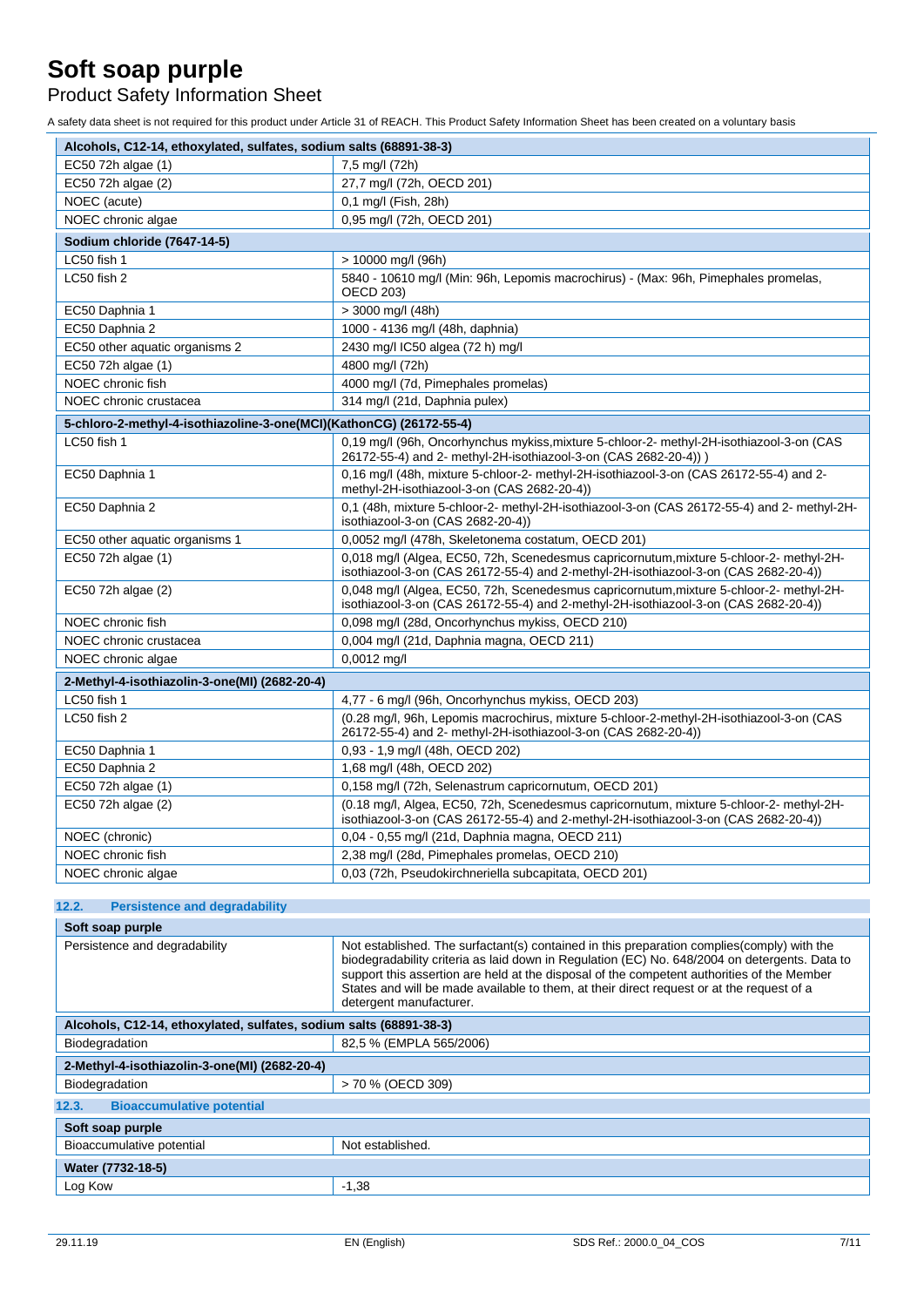Product Safety Information Sheet

A safety data sheet is not required for this product under Article 31 of REACH. This Product Safety Information Sheet has been created on a voluntary basis

| Alcohols, C12-14, ethoxylated, sulfates, sodium salts (68891-38-3)  |                                                                                                                                                                                                                                                                                                                                                                                                                                                                                                     |  |  |
|---------------------------------------------------------------------|-----------------------------------------------------------------------------------------------------------------------------------------------------------------------------------------------------------------------------------------------------------------------------------------------------------------------------------------------------------------------------------------------------------------------------------------------------------------------------------------------------|--|--|
| Log Kow                                                             | 0,3                                                                                                                                                                                                                                                                                                                                                                                                                                                                                                 |  |  |
| Sodium chloride (7647-14-5)                                         |                                                                                                                                                                                                                                                                                                                                                                                                                                                                                                     |  |  |
| Log Kow                                                             | $-0,46$                                                                                                                                                                                                                                                                                                                                                                                                                                                                                             |  |  |
| 5-chloro-2-methyl-4-isothiazoline-3-one(MCI)(KathonCG) (26172-55-4) |                                                                                                                                                                                                                                                                                                                                                                                                                                                                                                     |  |  |
| Log Kow                                                             | 0.401                                                                                                                                                                                                                                                                                                                                                                                                                                                                                               |  |  |
| 2-Methyl-4-isothiazolin-3-one(MI) (2682-20-4)                       |                                                                                                                                                                                                                                                                                                                                                                                                                                                                                                     |  |  |
| Bioconcentration factor (BCF REACH)                                 | 3,16                                                                                                                                                                                                                                                                                                                                                                                                                                                                                                |  |  |
| Log Kow                                                             | <= 0,05 (OECD 117 LogKow (HPLC Method))                                                                                                                                                                                                                                                                                                                                                                                                                                                             |  |  |
| 12.4.<br><b>Mobility in soil</b>                                    |                                                                                                                                                                                                                                                                                                                                                                                                                                                                                                     |  |  |
| No additional information available                                 |                                                                                                                                                                                                                                                                                                                                                                                                                                                                                                     |  |  |
| <b>Results of PBT and vPvB assessment</b><br>12.5.                  |                                                                                                                                                                                                                                                                                                                                                                                                                                                                                                     |  |  |
| No additional information available                                 |                                                                                                                                                                                                                                                                                                                                                                                                                                                                                                     |  |  |
| <b>Other adverse effects</b><br>12.6.                               |                                                                                                                                                                                                                                                                                                                                                                                                                                                                                                     |  |  |
| Additional information                                              | : Avoid release to the environment.                                                                                                                                                                                                                                                                                                                                                                                                                                                                 |  |  |
| <b>SECTION 13: Disposal considerations</b>                          |                                                                                                                                                                                                                                                                                                                                                                                                                                                                                                     |  |  |
| 13.1.<br><b>Waste treatment methods</b>                             |                                                                                                                                                                                                                                                                                                                                                                                                                                                                                                     |  |  |
| Regional legislation (waste)                                        | Disposal must be done according to official regulations.                                                                                                                                                                                                                                                                                                                                                                                                                                            |  |  |
| Product/Packaging disposal recommendations                          | This material and its container must be disposed of in a safe way, and as per local legislation.<br>Product as it is: Flush down the drain with excess of water. Attention: national and/or local<br>laws and regulations may preclude the use of this method. Empty containers can be dumped<br>after cleaning according to local legislation. Recycling is preferred to disposal or incineration.<br>Empty the packaging completely prior to disposal. Flush residue with large amounts of water. |  |  |
| Ecology - waste materials                                           | Avoid release to the environment.                                                                                                                                                                                                                                                                                                                                                                                                                                                                   |  |  |
| European List of Waste (LoW) code                                   | 20 01 30 - detergents other than those mentioned in 20 01 29                                                                                                                                                                                                                                                                                                                                                                                                                                        |  |  |

### **SECTION 14: Transport information**

In accordance with ADR / RID / IMDG / IATA / ADN

| <b>ADR</b>                                 | <b>IMDG</b>                            | <b>IATA</b>       | <b>ADN</b>        | <b>RID</b>        |  |
|--------------------------------------------|----------------------------------------|-------------------|-------------------|-------------------|--|
| 14.1.<br><b>UN number</b>                  |                                        |                   |                   |                   |  |
| Not regulated for transport                |                                        |                   |                   |                   |  |
| 14.2.<br>UN proper shipping name           |                                        |                   |                   |                   |  |
| Not applicable                             | Not applicable                         | Not applicable    | Not applicable    | Not applicable    |  |
| <b>Transport hazard class(es)</b><br>14.3. |                                        |                   |                   |                   |  |
| Not applicable                             | Not applicable                         | Not applicable    | Not applicable    | Not applicable    |  |
| Not applicable                             | Not applicable                         | Not applicable    | Not applicable    | Not applicable    |  |
| 14.4.<br><b>Packing group</b>              |                                        |                   |                   |                   |  |
| Not applicable                             | Not applicable                         | Not applicable    | Not applicable    | Not applicable    |  |
|                                            |                                        |                   |                   |                   |  |
| <b>Environmental hazards</b><br>14.5.      |                                        |                   |                   |                   |  |
| Dangerous for the                          | Dangerous for the                      | Dangerous for the | Dangerous for the | Dangerous for the |  |
| environment : No                           | environment : No                       | environment : No  | environment : No  | environment : No  |  |
|                                            | Marine pollutant: No                   |                   |                   |                   |  |
|                                            | No supplementary information available |                   |                   |                   |  |

#### **14.6. Special precautions for user**

#### **- Overland transport**

No data available

#### **- Transport by sea**

No data available

#### **- Air transport**

No data available

#### **- Inland waterway transport**

No data available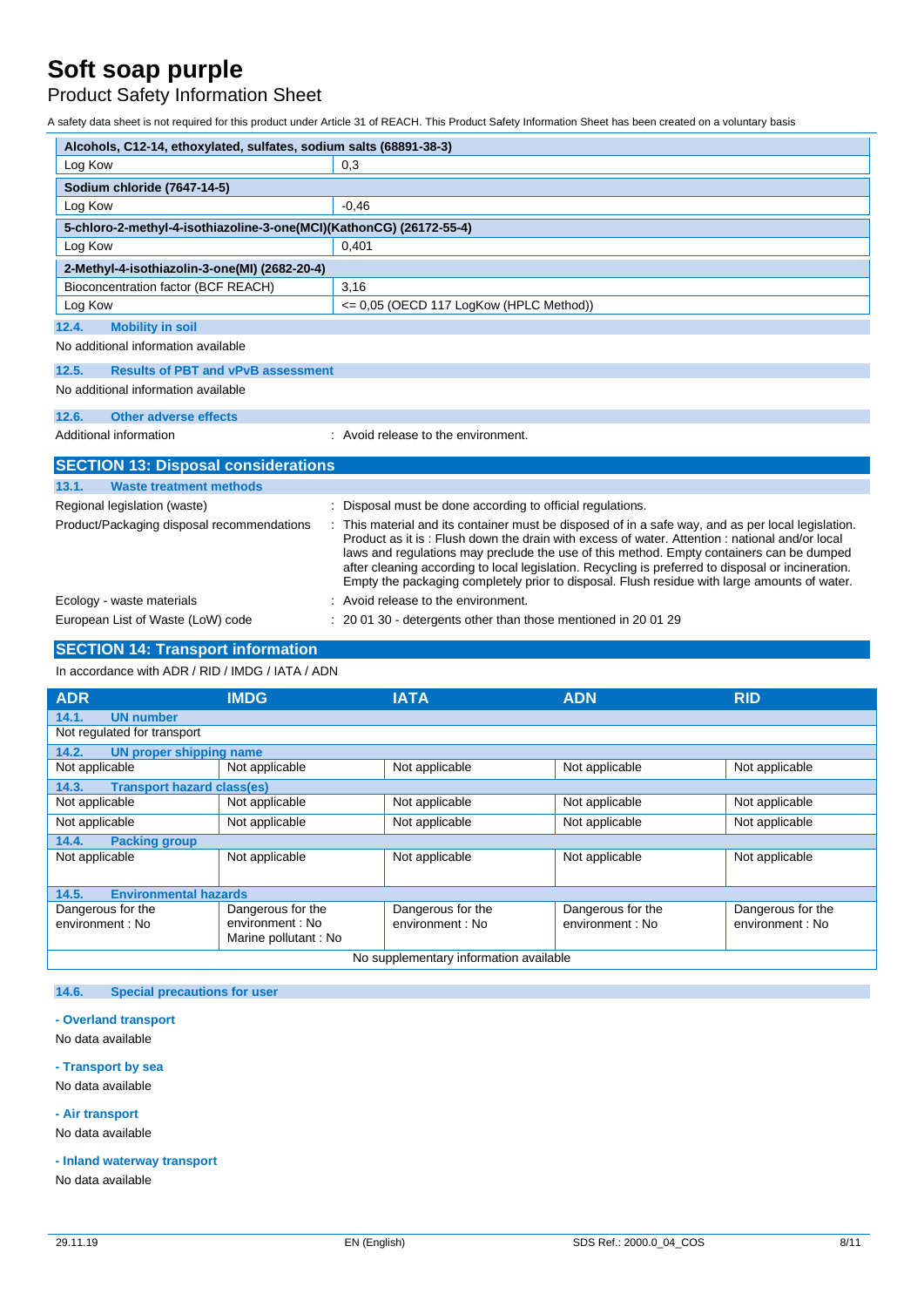**- Rail transport**

Product Safety Information Sheet

A safety data sheet is not required for this product under Article 31 of REACH. This Product Safety Information Sheet has been created on a voluntary basis

| No data available                                         |                                                                                                                                                                                                                   |  |  |  |
|-----------------------------------------------------------|-------------------------------------------------------------------------------------------------------------------------------------------------------------------------------------------------------------------|--|--|--|
| 14.7.                                                     | Transport in bulk according to Annex II of MARPOL 73/78 and the IBC Code                                                                                                                                          |  |  |  |
| Not applicable                                            |                                                                                                                                                                                                                   |  |  |  |
| <b>SECTION 15: Regulatory information</b>                 |                                                                                                                                                                                                                   |  |  |  |
| 15.1.                                                     | Safety, health and environmental regulations/legislation specific for the substance or mixture                                                                                                                    |  |  |  |
| <b>EU-Regulations</b><br>15.1.1.                          |                                                                                                                                                                                                                   |  |  |  |
| Contains no REACH substances with Annex XVII restrictions |                                                                                                                                                                                                                   |  |  |  |
| Contains no substance on the REACH candidate list         |                                                                                                                                                                                                                   |  |  |  |
| Contains no REACH Annex XIV substances                    |                                                                                                                                                                                                                   |  |  |  |
|                                                           |                                                                                                                                                                                                                   |  |  |  |
| Regulation (EC) No 1223/2009 on cosmetic products         |                                                                                                                                                                                                                   |  |  |  |
| Allergenic fragrances (Cosmetics):                        |                                                                                                                                                                                                                   |  |  |  |
| <b>LINALOOL</b><br>BUTYLPHENYL METHYLPROPIONAL            |                                                                                                                                                                                                                   |  |  |  |
| Label elements - Ingredients INCI                         |                                                                                                                                                                                                                   |  |  |  |
| Ingredients                                               | : AQUA; SODIUM LAURETH SULFATE; SODIUM CHLORIDE; COCAMIDE DEA; PARFUM;<br>CETYL ALCOHOL: STEARAMIDE MEA: DISODIUM LAURETH SULFOSUCCINATE:<br>LINALOOL: C12-14 PARETH-3: CITRIC ACID: BUTYLPHENYL METHYLPROPIONAL: |  |  |  |

45100

#### **15.1.2. National regulations**

12th Ordinance Implementing the Federal

#### **Germany**

Reference to AwSV : Water hazard class (WGK) 1, Slightly hazardous to water (Classification according to AwSV, Annex 1)

BENZYL ALCOHOL; METHYLCHLOROISOTHIAZOLINONE; METHYLISOTHIAZOLINONE; CI

: Is not subject of the 12. BlmSchV (Hazardous Incident Ordinance)

#### Immission Control Act - 12.BImSchV **Netherlands**

| nemerianus                                                                           |                                                                                                         |
|--------------------------------------------------------------------------------------|---------------------------------------------------------------------------------------------------------|
| Waterbezwaarlijkheid (Water hazard class)                                            | : 11 - Slightly harmful to aquatic organisms                                                            |
| Saneringsinspanningen (remediation Efforts)                                          | : B - Discharge minimize, applying best practicable techniques                                          |
| SZW-lijst van kankerverwekkende stoffen                                              | : None of the components are listed                                                                     |
| SZW-lijst van mutagene stoffen                                                       | : None of the components are listed                                                                     |
| NIET-limitatieve lijst van voor de voortplanting<br>giftige stoffen - Borstvoeding   | : None of the components are listed                                                                     |
| NIET-limitatieve lijst van voor de voortplanting<br>giftige stoffen - Vruchtbaarheid | : None of the components are listed                                                                     |
| NIET-limitatieve lijst van voor de voortplanting<br>giftige stoffen - Ontwikkeling   | : None of the components are listed                                                                     |
| <b>Denmark</b>                                                                       |                                                                                                         |
| <b>Classification remarks</b>                                                        | Emergency management guidelines for the storage of flammable liquids must be followed                   |
| Recommendations Danish Regulation                                                    | Pregnant/breastfeeding women working with the product must not be in direct contact with the<br>product |
|                                                                                      |                                                                                                         |

#### **15.2. Chemical safety assessment**

Product Safety Assessment accordance regulation (EC) No 1223/2009 of the European Parliament and of the Council of 30 November 2009 on cosmetic products.

Raw materials information section 3.

See http://esis.jrc.ec.europa.eu/index.php?PGM=dat : Information on ingredients.

#### **SECTION 16: Other information**

A safety data sheet is not required for this product under Article 31 of REACH. This Product Safety Information Sheet has been created on a voluntary basis

| Indication of changes:      |                  |          |                         |      |
|-----------------------------|------------------|----------|-------------------------|------|
| 15.1                        | Ingredients INCI | Modified |                         |      |
| Abbreviations and acronyms: |                  |          |                         |      |
| 29.11.19                    | EN (English)     |          | SDS Ref.: 2000.0_04_COS | 9/11 |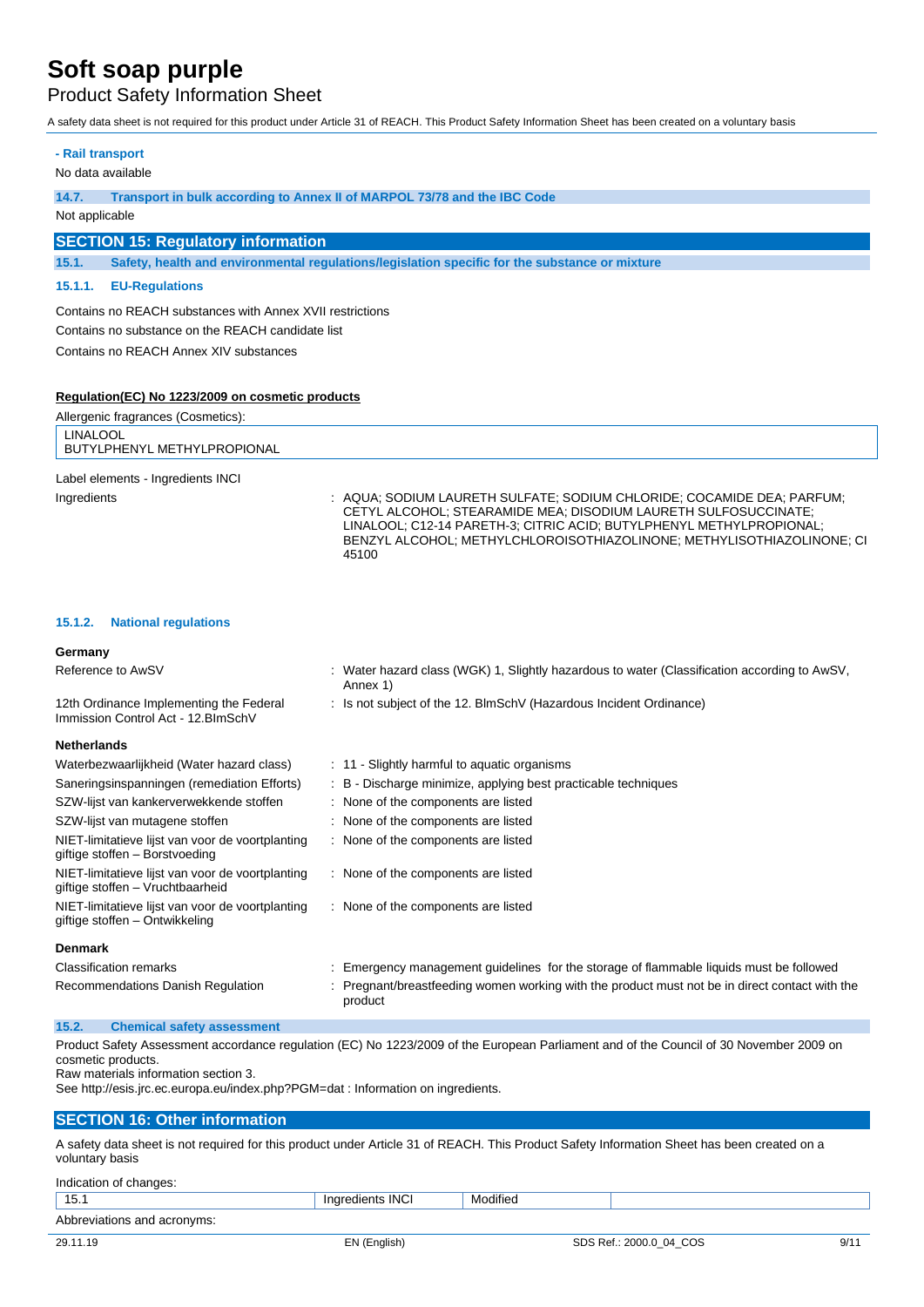## Product Safety Information Sheet

A safety data sheet is not required for this product under Article 31 of REACH. This Product Safety Information Sheet has been created on a voluntary basis

|                   | ABM: Algemene Beoordelings Methodiek (NL) / ADR: Accord Européen relatif au transport international des marchandises<br>dangereuses parroute) / ALG: Allergen / AQTX: Aquatic Toxicity / Atm: Atmosphere (unit of pressure) / bw: bodyweight / C:<br>Ceiling / CAR:\Carcinogenic Effects / CAS No: Chemical Abstracts Service Number (see ACS – American Chemical Society) /<br>CMRs: Carcinogenic, Mutagenic or toxic to Reproduction (substances) / CSR: Chemical Safety Report / Cc (cm3): Cubic<br>Centimeter / DNEL: Derived No-Effect Level / EC50: half maximal effective concentration / ED50: Effective Dose 50 / ET50:<br>Exposure Time 50 / I.V.: Intravenous / Kg: Kilogram / LC: Lethal Concentration / LC50: Median Lethal Concentration / LCLO:<br>Lowest Lethal Airborne Concentration Tested (see also LC50, LD50) / LD: Lethal Dose / LD50: Median Lethal Dose LDLO:<br>Lowest Lethal Dose Tested (see also LC50, LD50) / MAC: Maximum Allowable Concentration / MAK: Maximale Arbeitsplatz-<br>Konzentrazion (Germany, Maximum Workplace Concentration, see OEL) / MSDS: Material Safety Data Sheet / NOAEL: No<br>Observed Adverse Effect Level / NOEL: No Observable Effect Level / OEL: Occupational Exposure Limits / PBTs: Persistent,<br>Bioaccumulative and Toxic substances / PEC: Predicted Environmental Concentration / PNEC: Prediceted No-Effect<br>Concentration / REACH: Registration, Evaluation, Authorisation and Restriction of Chemical substances / STEL: Short-Term<br>Exposure Limit / STEV: Short-Term Exposure Value / STP: Sewage Treatment Plant TLM: Threshold Limit, Median / TLV-C:<br>Threshold Limit Value-Ceiling / TLV®: Threshold Limit Value / TWA: Time-Weighted Average / WGK:<br>Wassergefährdungsklasse (Water Hazard Class under German Federal Water Management Act) / g/gms: Grams / kJ/mol:<br>Kilojoules per mole / kPa: KiloPascal (unit of pressure) / m3: Cubic Meter / mg: Milligram / ml: Milliliter / ml Hg: Milliliters of<br>Mercury / n.o.s.: Not Otherwise Specified / nm: nanometer / ppb: Parts Per Billion / pph: parts per hundred (= percent) / ppm:<br>Parts Per Million / ppt: parts per trillion / vPvBs: Very Persistent and Very Bioacccumulative substances |
|-------------------|--------------------------------------------------------------------------------------------------------------------------------------------------------------------------------------------------------------------------------------------------------------------------------------------------------------------------------------------------------------------------------------------------------------------------------------------------------------------------------------------------------------------------------------------------------------------------------------------------------------------------------------------------------------------------------------------------------------------------------------------------------------------------------------------------------------------------------------------------------------------------------------------------------------------------------------------------------------------------------------------------------------------------------------------------------------------------------------------------------------------------------------------------------------------------------------------------------------------------------------------------------------------------------------------------------------------------------------------------------------------------------------------------------------------------------------------------------------------------------------------------------------------------------------------------------------------------------------------------------------------------------------------------------------------------------------------------------------------------------------------------------------------------------------------------------------------------------------------------------------------------------------------------------------------------------------------------------------------------------------------------------------------------------------------------------------------------------------------------------------------------------------------------------------------------------------------------------------------------------------------------|
| Data sources      | : REGULATION (EC) No 1272/2008 OF THE EUROPEAN PARLIAMENT AND OF THE<br>COUNCIL of 16 December 2008 on classification, labelling and packaging of substances and<br>mixtures, amending and repealing Directives 67/548/EEC and 1999/45/EC, and amending<br>Regulation (EC) No 1907/2006.                                                                                                                                                                                                                                                                                                                                                                                                                                                                                                                                                                                                                                                                                                                                                                                                                                                                                                                                                                                                                                                                                                                                                                                                                                                                                                                                                                                                                                                                                                                                                                                                                                                                                                                                                                                                                                                                                                                                                         |
| Other information | : None, DISCLAIMER OF LIABILITY The information in this SDS was obtained from sources<br>which we believe are reliable. However, the information is provided without any warranty,<br>express or implied, regarding its correctness. The conditions or methods of handling, storage,<br>use or disposal of the product are beyond our control and may be beyond our knowledge. For<br>this and other reasons, we do not assume responsibility and expressly disclaim liability for loss,<br>damage or expense arising out of or in any way connected with the handling, storage, use or                                                                                                                                                                                                                                                                                                                                                                                                                                                                                                                                                                                                                                                                                                                                                                                                                                                                                                                                                                                                                                                                                                                                                                                                                                                                                                                                                                                                                                                                                                                                                                                                                                                          |

applicable.

#### Full text of H- and EUH-statements:

| Acute Tox. 2 (Inhalation: dust, mist) | Acute toxicity (inhalation:dust, mist) Category 2                                                 |
|---------------------------------------|---------------------------------------------------------------------------------------------------|
| Acute Tox. 2 (Inhalation: vapour)     | Acute toxicity (inhalation: vapour) Category 2                                                    |
| Acute Tox. 3 (Dermal)                 | Acute toxicity (dermal), Category 3                                                               |
| Acute Tox. 3 (Oral)                   | Acute toxicity (oral), Category 3                                                                 |
| Acute Tox. 4 (Inhalation:dust, mist)  | Acute toxicity (inhalation:dust, mist) Category 4                                                 |
| Acute Tox. 4 (Oral)                   | Acute toxicity (oral), Category 4                                                                 |
| Acute Tox. Not classified (Dermal)    | Acute toxicity (dermal) Not classified                                                            |
| Aquatic Acute 1                       | Hazardous to the aquatic environment - Acute Hazard, Category 1                                   |
| Aquatic Chronic 1                     | Hazardous to the aquatic environment - Chronic Hazard, Category 1                                 |
| Aquatic Chronic 3                     | Hazardous to the aquatic environment - Chronic Hazard, Category 3                                 |
| Eye Dam. 1                            | Serious eye damage/eye irritation, Category 1                                                     |
| Eye Irrit. 2                          | Serious eye damage/eye irritation, Category 2                                                     |
| Skin Corr, 1B                         | Skin corrosion/irritation, Category 1B                                                            |
| Skin Corr./Irrit. Not classified      | Skin corrosion/irritation Not classified                                                          |
| Skin Irrit. 2                         | Skin corrosion/irritation, Category 2                                                             |
| Skin Sens. 1                          | Skin sensitisation, Category 1                                                                    |
| STOT SE Not classified                | Specific target organ toxicity (single exposure) Not classified                                   |
| H301                                  | Toxic if swallowed.                                                                               |
| H302                                  | Harmful if swallowed.                                                                             |
| H311                                  | Toxic in contact with skin.                                                                       |
| H314                                  | Causes severe skin burns and eye damage.                                                          |
| H315                                  | Causes skin irritation.                                                                           |
| H317                                  | May cause an allergic skin reaction.                                                              |
| H318                                  | Causes serious eye damage.                                                                        |
| H319                                  | Causes serious eye irritation.                                                                    |
| H330                                  | Fatal if inhaled.                                                                                 |
| H332                                  | Harmful if inhaled.                                                                               |
| H400                                  | Very toxic to aquatic life.                                                                       |
| H410                                  | Very toxic to aquatic life with long lasting effects.                                             |
| H412                                  | Harmful to aquatic life with long lasting effects.                                                |
| <b>EUH208</b>                         | Contains METHYLCHLOROISOTHIAZOLINONE, METHYLISOTHIAZOLINONE. May produce an allergic<br>reaction. |

disposal of the product. This SDS was prepared and is to be used only for this product. If the product is used as a component in another product, this SDS information may not be